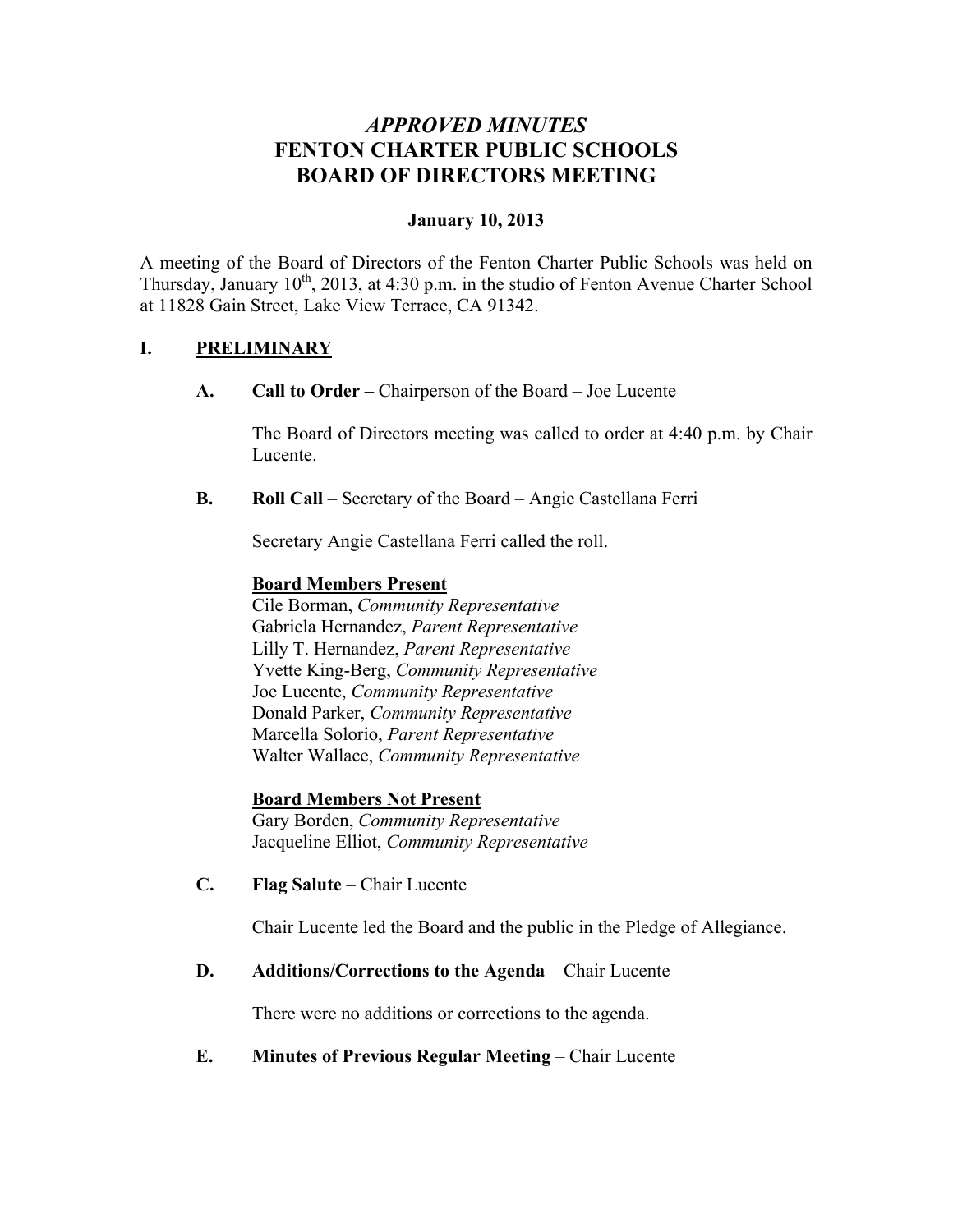On **MOTION** of Yvette King-Berg, **SECONDED** by Walter Wallace and **CARRIED** by a vote of 7 (YES) and 0 (NO), the minutes of the December 10, 2012 Regular Meeting of the Board of Directors held via conference call were approved.

# **II. COMMUNICATIONS**

## **A. Presentations from the Public** – Chair Lucente

There were no presentations from the public.

## **B. Committee/Council Reports**

Minutes of all meetings held by any committee and/or council were sent to the Board Members prior to this meeting.

There were no further reports by committees/councils.

# **C. Treasurer/CFO's Report -**

Paul Khoury, Treasurer and CFO, presented.

## **D. Directors' Reports** -

Fenton Primary Center – Richard Parra, Director, reported.

Fenton Avenue Charter School – Stacy Hutter, Administrative Coordiantor, reported.

Santa Monica Boulevard Community Charter School - Vahe Markarian, Director of Operations, and David Riddick, Director of Instruction/Managing Director, reported.

#### **E. Executive Director's Report -**

Fenton Charter Public Schools – Irene Sumida, Executive Director, reported.

# **III. CONSENT AGENDA ITEMS**

There were no items scheduled for the Consent Calendar.

# **IV. ITEMS SCHEDULED FOR ACTION**

**A. Recommendation to form an ad hoc committee to identify potential eleventh board member.**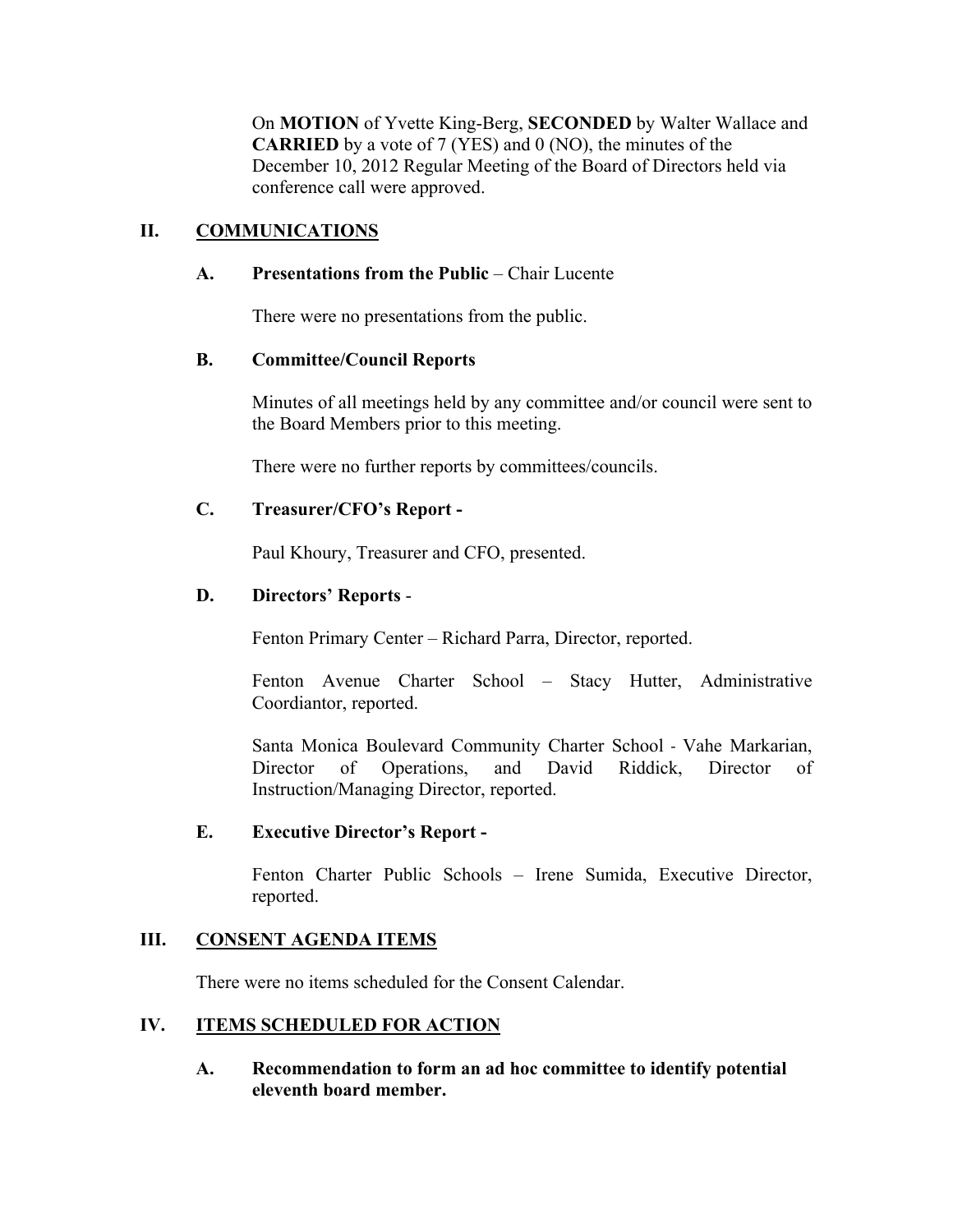On **MOTION** of Walter Wallace, **SECONDED** by Yvette King-Berg and **CARRIED** by a vote of 7 (YES) and 0 (NO) the recommendation to form an ad hoc committee to identify potential eleventh board member. Members of the ad hoc committee will be comprised of faculty and certificated representatives and board member. Volunteers are to email Irene Sumida.

#### **B. Recommendation to approve specific requirements for future Fenton administrators.**

On **MOTION** of Lilly T. Hernandez**, SECONDED** by Gabriela Hernandez and **CARRIED** by a vote of 7 (YES) and 0 (NO) the recommendation to approve the specific requirements for future Fenton administrators.

## **C. Recommendation to reverse December 2012 Board approval of addition of 6th grade to Fenton Avenue Charter School.**

On **MOTION** of Yvette King-Berg, **SECONDED** by Cile Borman and **CARRIED** by a vote of 7 (YES) and 0 (NO) the recommendation to reverse the December 2012 Board approval of the addition of  $6<sup>th</sup>$  grade to Fenton Avenue Charter School.

# **V. ITEMS SCHEDULED FOR INFORMATION**

Irene Sumida presented the following information items.

- **A. Update on construction of the Fenton Primary Center and contingency plans in case of possible delays in opening.**
- **B. Review of proposed calendars for 2013-2014 school year for Fenton Avenue Charter School, Fenton Primary Center and Santa Monica Boulevard Community Charter School.**
- **C. Review of significance of administrative evaluations and final offers to be determined at March 7, 2013 meeting of the Board of Directors.**

These were information only items and no action was taken.

# **VI. CLOSED SESSION**

Chair Lucente made the following announcement: